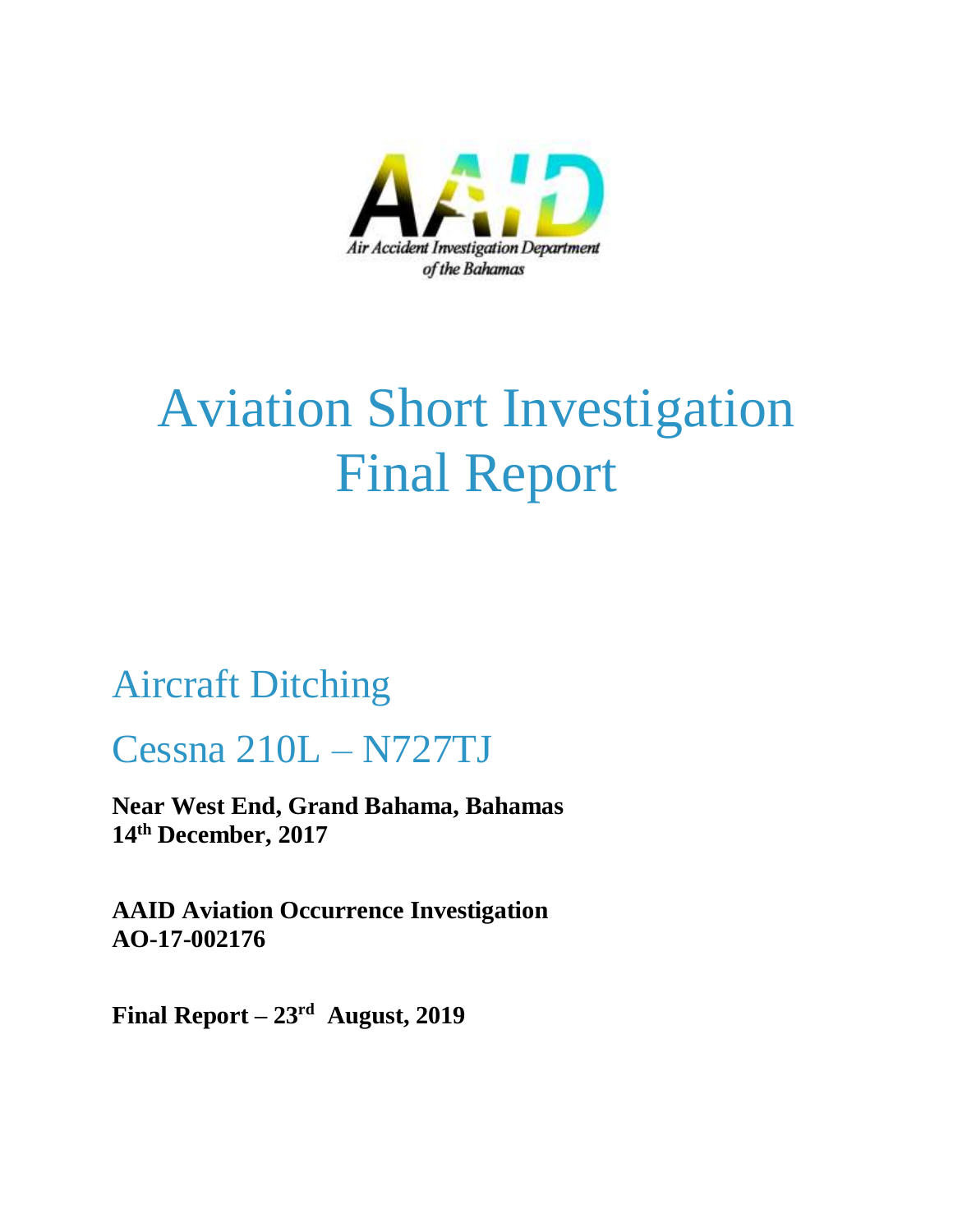

### **The Air Accident Investigation Department (AAID)**

The Air Accident Investigation Department (AAID) is the independent accident investigation department under the Bahamas Ministry of Tourism and Aviation (MOTA) charged with the responsibility of investigating all aviation accidents and incidents in the Bahamas.

The AAID's function is to promote and improve safety and public confidence in the aviation industry through excellence in:

- Independent investigation of aviation accidents and other safety occurrences
- Safety data recording, analysis and research
- Fostering safety awareness, knowledge and action.

**The AAID does not investigate for the purpose of apportioning blame or to provide a means for determining liability.** At the same time, an investigation report must include factual material of sufficient weight to support the analysis and findings. At all times the AAID endeavors to balance the use of material that could imply adverse comment with the need to properly explain what happened, and why, in a fair and unbiased manner.

The AAID performs its functions in accordance with the provisions of the Bahamas Civil Aviation Act 2016, Civil Aviation (Investigations of Air Accidents and Incidents) Regulations and Amendment Regulations 2017, International Civil Aviation Organization (ICAO) Annex 13 (Eleventh edition, July 2016 – latest revision) and, where applicable, relevant international agreements.

The Air Accident Investigation Department is mandated by the Ministry of Tourism and Aviation to investigate air transportation accidents and incidents, determine probable causes of accidents and incidents, issue safety recommendations, study transportation safety issues and evaluate the safety effectiveness of agencies and stakeholders involved in air transportation. The objective of a safety investigation is to identify and reduce safety-related risk. AAID investigations determine and communicate the safety factors related to the transport safety matter being investigated.

The AAID makes public its findings and recommendations through accident reports, safety studies, special investigation reports, safety recommendations and safety alerts. Unless otherwise indicated, recommendations in this report are addressed to the regulatory authorities of the State having responsibility for the matters with which the recommendation is concerned. It is for those authorities to decide what action is taken. When the AAID issues a safety recommendation, the person, organization or agency is required to provide a written response without delay. The response shall indicate whether the person, organization or agency accepts the recommendation, any reasons for not accepting part or all of the recommendation(s), and details of any proposed safety action(s) resulting from the recommendation(s) issued.

Official Copies of accident reports can be obtained by contacting: Air Accident Investigation Department 2nd Floor, Manx Corporate Center #45 West Bay Street P. O. Box CB-11702 Nassau N. P., Bahamas Tel: 1 (242) 397-5513 / 5509 / 5520 /5525 Fax: (242) 327-2192 Additional copies of the reports can be viewed on the **AAID**'s website at: [http://www.baaid.org](http://www.baaid.org/) or requested by email: [baaid@bahamas.gov.bs.](mailto:baaid@bahamas.gov.bs)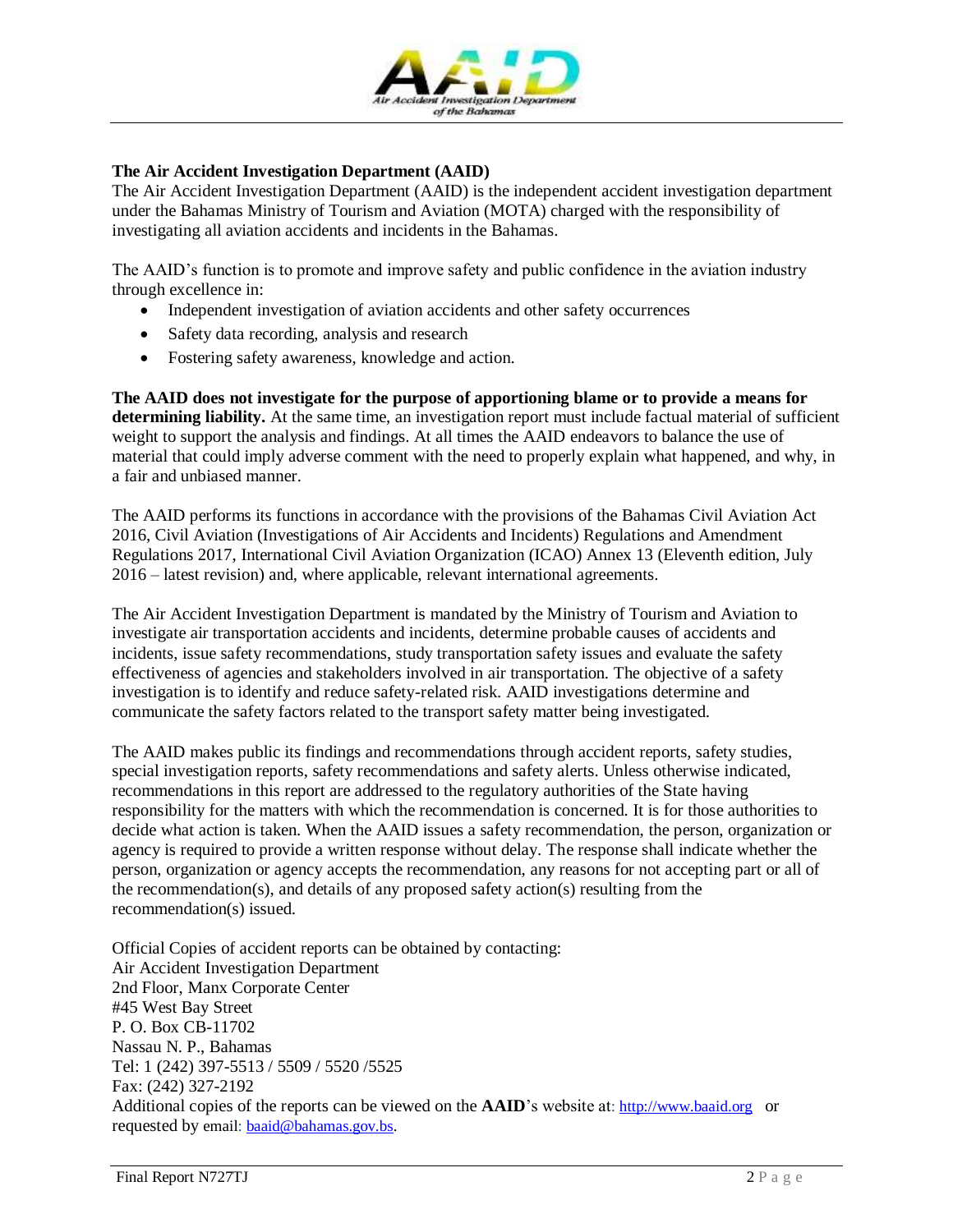

### AIR ACCIDENT INVESTIGATION DEPARTMENT

| <b>Registered Owner:</b>                                 | Tropikordia Inc.                                                           |
|----------------------------------------------------------|----------------------------------------------------------------------------|
| <b>Manufacturer:</b>                                     | Cessna                                                                     |
| <b>Aircraft Type:</b>                                    | C <sub>210</sub>                                                           |
| <b>Nationality:</b>                                      | United States of America                                                   |
| <b>Registration:</b>                                     | N727TJ                                                                     |
| <b>Place of Accident:</b>                                | Near West End, Grand Bahama                                                |
| <b>Date and Time:</b>                                    | 14 <sup>th</sup> December, 2017, 11:30 am                                  |
| <b>Notification:</b>                                     | BCAA, NTSB, FAA                                                            |
| <b>Investigating Authority:</b>                          | Air Accident Investigation Department,<br>Ministry of Tourism and Aviation |
| <b>Investigator in Charge:</b>                           | Kendall Dorsett Jr.                                                        |
| <b>Accredited Representatives:</b>                       | Tim Monville (NTSB)                                                        |
| <b>Technical Advisors:</b>                               |                                                                            |
| <b>Releasing Authority:</b>                              | Air Accident Investigation Department                                      |
| <b>Date of Draft Final</b><br><b>Report Publication:</b> | $23^{rd}$ <sup>t</sup> August, 2019                                        |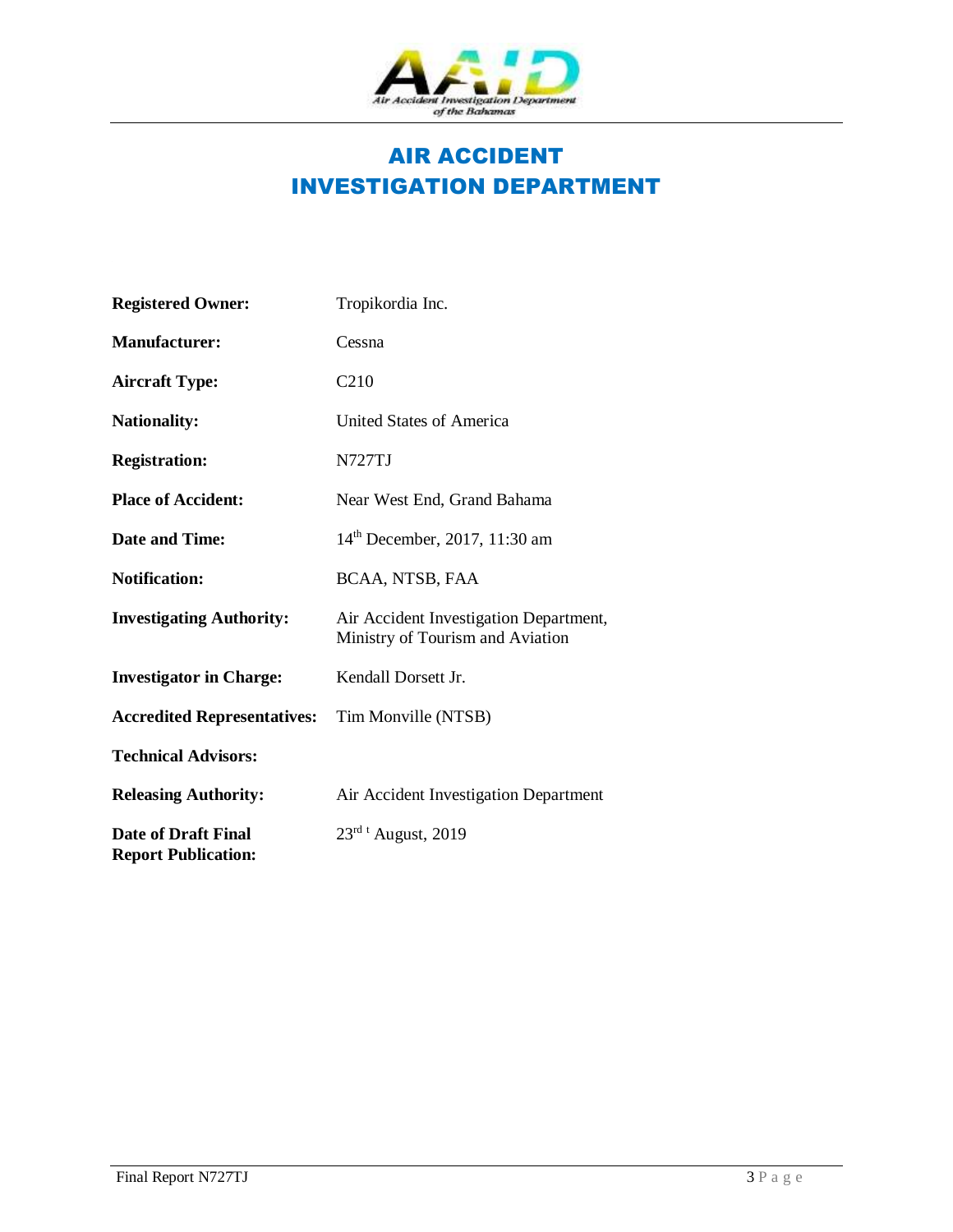

### **Aircraft Accident – Cessna 210 N727TJ**

### **What Happened?**

On December  $14<sup>th</sup>$ , 2017 at 12:06 pm, the Air Accident Investigation Department was notified by Freeport Air Traffic Control that a Cessna 210, N727TJ with two souls on board had ditched into waters some 8.5 NM west of West End, Grand Bahama.

Prior to, Miami Air Traffic Control had been in communication with the Cessna 210 aircraft and was advised by the pilot that the aircraft was experiencing fuel flow issues while en-route to North Eleuthera, Bahamas (MYEH), having departed from Gainesville, Florida (KGNV).

As a result, a decision was made to divert to the West End Airport, Grand Bahama, however, the pilot ditched the aircraft in waters approximately 8.5 NM NW of the airfield.

Rescue crew from the US Coast Guard were dispatched and located and hoisted one (1) survivor who was transported to the Grand Bahama International Airport. Initial information from the survivor indicated that her counterpart was not able to get out of the aircraft, which she reported to have sunk.

US Coast Guard conducted search efforts on the  $14<sup>th</sup> - 15<sup>th</sup>$  December 2017, but yielded no results. A private salvage and recovery mission was launched between the  $7<sup>th</sup> - 10<sup>th</sup>$  July, 2018, and the aircraft was located and positively identified. However, it was deemed unfeasible to bring the aircraft to the surface based on compounding factors at the time. Another private salvage and recovery mission took place between  $6<sup>th</sup> - 8<sup>th</sup>$  February 2019 but the mission was unsuccessful in bringing the aircraft to the surface.

### **Investigation Findings**

- Pilot in command of the aircraft possessed the required airman and medical certification as per Federal Aviation Regulations 61.23 (3).
- Aircraft N727TJ was registered and certified in accordance with Federal Aviation Regulations 91.203.
- Analysis of weather was conducted and it was deemed as not contributory to the occurrence of this accident.
- An analysis of a sample from fuel supplier was conducted and results were of grade

1-A.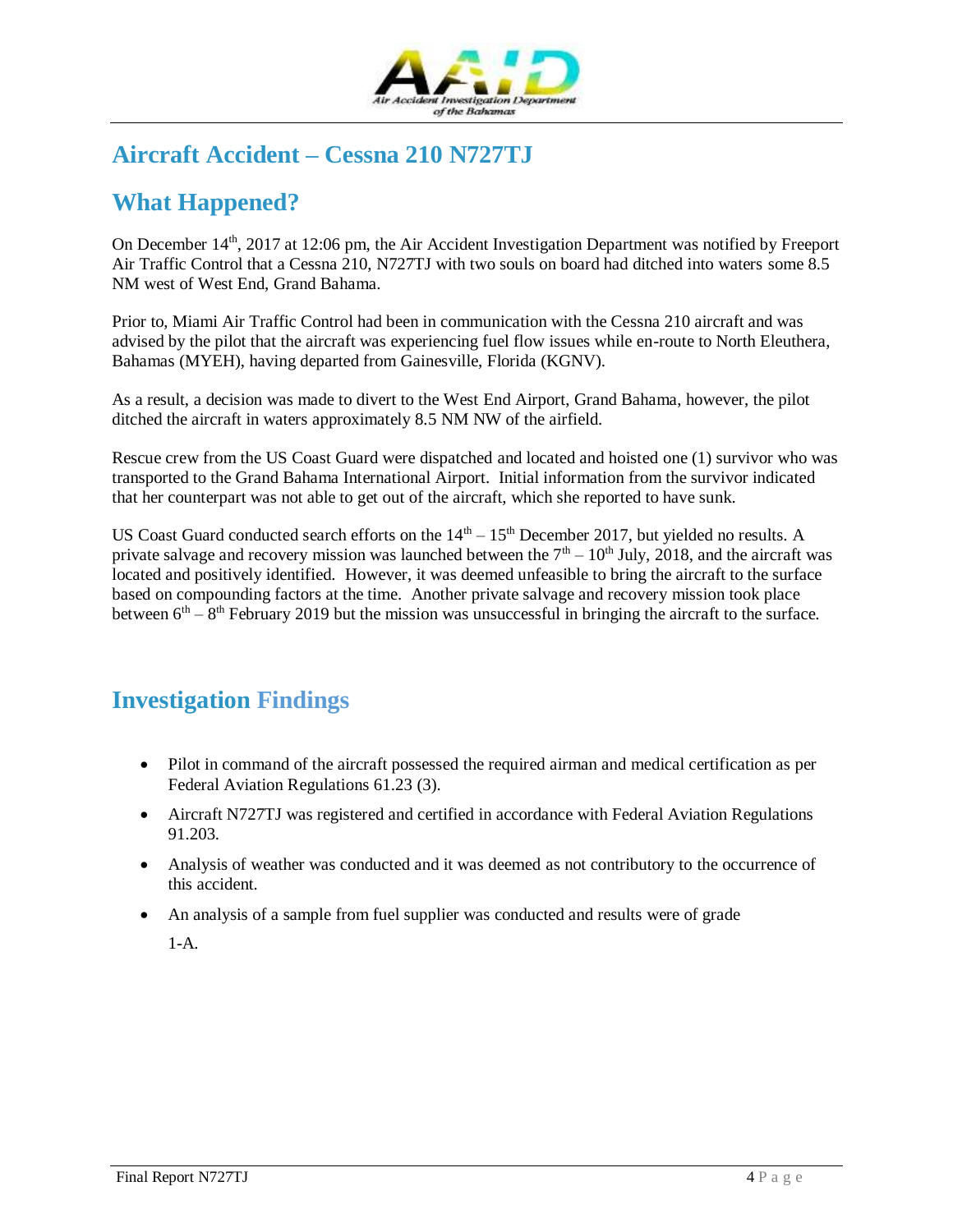

### **Search and Rescue Efforts**

- **14th Dec. 2017 @ 11:36 am (1636 UTC)** U.S. Coast Guard District Seven received a report from Miami Air Traffic Control stating that they were in communication with a CESSNA 210 (N727TJ) aircraft with 2 souls on board that was experiencing fuel flow issues and was planning to ditch approximately 15NM NW of Freeport, Grand Bahama, Bahamas. District Seven launched the ready Air Station Miami MH-65 helicopter and tasked Sector Miami to issue an Urgent Marine Information Broadcast and notified Air Force Rescue Coordination Center and Operations Bahamas & Turks and Caicos.
- **14th Dec. 2017 @ 1:46 pm (1846 UTC)** The Air Station Miami MH-65 helicopter arrived on scene, located and hoisted one (1) survivor and transported her to the Grand Bahama International Airport (MYGF). Initial information from the survivor indicated that the pilot in command was not able to get out of the aircraft which is reported to have sunk. The survivor was taken to Freeport hospital in stable condition.
- The Air Station Miami MH-65 helicopter completed searches with negative results. The Air Station Clearwater MH-60 helicopter forward deployed to Atlantic Undersea Test and Evaluation Center on Andros Island, Bahamas, completed a night time search with CGC Robert Yered also on scene. Those searches yielded no sightings. The CGC Robert Yered remained on scene throughout the night.
- The CGC Robert Yered remained on scene overnight searching with no sightings. The Air Station Clearwater MH-60 helicopter forward deployed to Atlantic Undersea Test and Evaluation Center on Andros Island, Bahamas conducted and CGC Robert Yered completed all subsequent searches with no sightings.

### **Assets Used During Search Efforts**



**CGC Robert Yered CIV PA-32**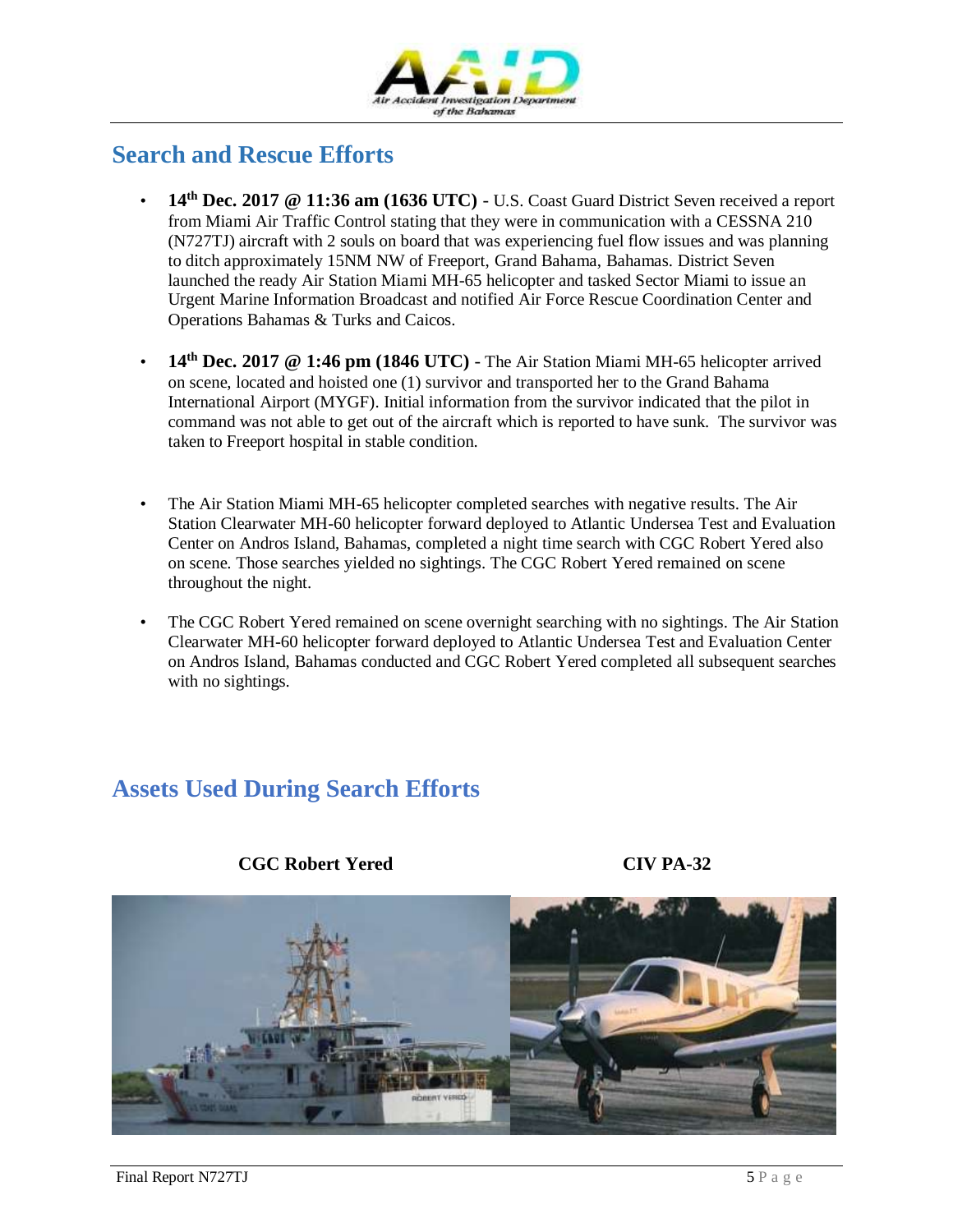

### **USCG MH-65 Dolphin Helicopter USCG MH-60**



### **Salvage and Recovery Efforts**

In the aftermath of the unsuccessful attempt to locate Cessna N727TJ, a private salvage and recovery mission was organized and launched between the  $7<sup>th</sup>$ -10<sup>th</sup> July, 2018. With the aid of a submersible ROV (remote operated vehicle), the aircraft was located and positively identified on the  $10<sup>th</sup>$  July, 2018 (see photos below). However, compounding factors made it unfeasible for the aircraft to be brought to the surface.

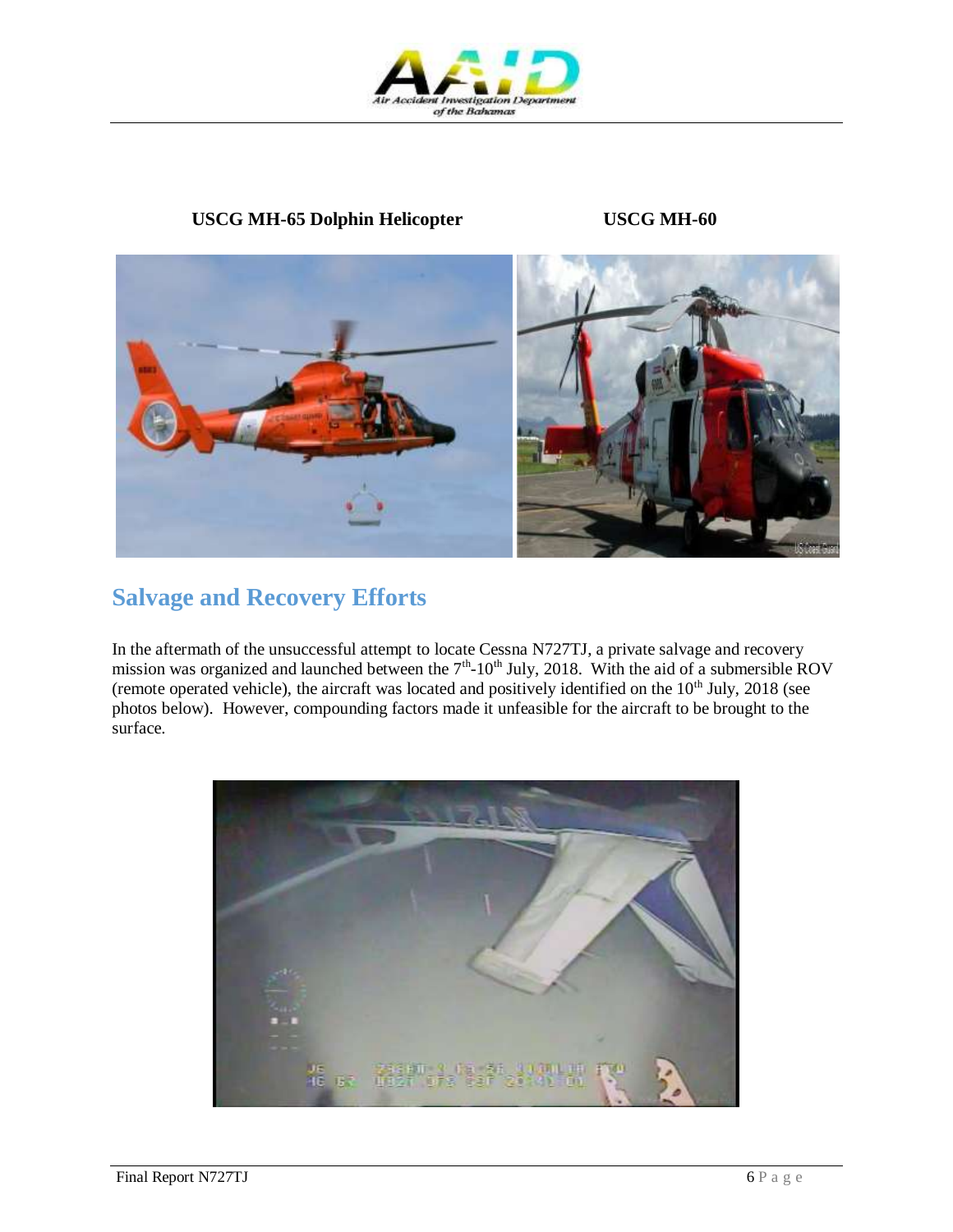



Another recovery attempt was made between  $6<sup>th</sup> - 8<sup>th</sup>$  February 2019. Again, there were challenges experienced while raising the aircraft to the surface and the mission was unsuccessful. Up to the date of the publication of this report, it is unknown whether there will be subsequent attempts to retrieve the aircraft. However, the AAID will follow the requirements of ICAO Annex 13 5.13 which states: **If, after the investigation has been closed, new and significant evidence becomes available, the State which conducted the investigation shall reopen it.**

### **Crew Experience**

### **Pilot**

The pilot of the aircraft was a 57 year old male at the time of the accident. He had been issued a United States Private Pilot License January 19<sup>th</sup> 2005, with single-engine land and sea privileges along with an instrument airplane rating. He possessed a Third Class Medical Certificate issued on February 5th, 2016 with the restriction 'Must wear corrective lenses'

### **The Aircraft**

N727TJ, Cessna 210L is an all metal, high wing, single engine airplane equipped with retractable tricycle landing gear and is designed for general utility purposes.

This airplane is certificated in the normal category. Spins and aerobatic maneuvers are not permitted in normal category airplanes. The airplane is approved for day and night VFR/IFR operations when equipped in accordance with F.A.R. 91 or F.A.R 135.

The airplane is powered by a horizontally opposed, six cylinder, direct drive, normally aspirated, air cooled, fuel injected engine. The engine is a Continental Model IO-520-L and is rated at 285/300 horsepower.

The airplane fuel system consists of two 45 gallon vented integral fuel bays. Fuel flows from these bays through a reservoir tank to the fuel selector valve, through a bypass in the electric auxiliary fuel pump and the furl strainer to the engine-driven fuel pump. From here fuel is distributed to the engine cylinders via a control unit and manifold.